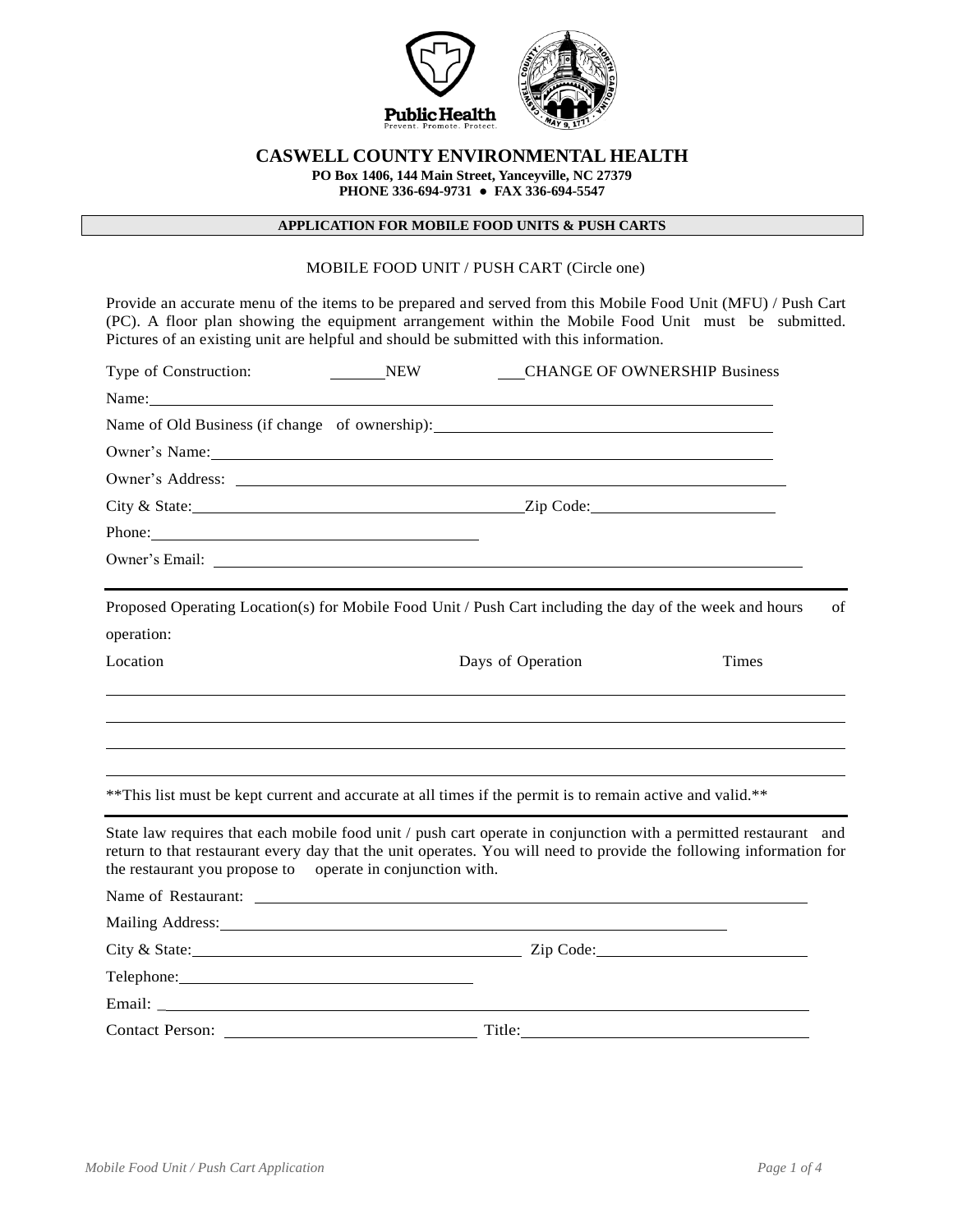DESCRIBE IN DETAIL ANY FOOD PREPARATION PROCEDURES THAT MAY BE CONSIDERED ATYPICAL OR DIFFERENT: (The food preparation procedures should include: types of food prepared, time of day prepared, equipment used in the preparation, and all food preparation in advance at the commissary)

| (Use a separate sheet if needed)                                                                                                                                                                                                  |                               |              |       |
|-----------------------------------------------------------------------------------------------------------------------------------------------------------------------------------------------------------------------------------|-------------------------------|--------------|-------|
|                                                                                                                                                                                                                                   | WATER SUPPLY- SEWAGE DISPOSAL |              |       |
| Storage Capacity of Fresh Water Tank: (gallons)                                                                                                                                                                                   |                               |              |       |
| Storage Capacity of Waste Water Tank: (gallons)                                                                                                                                                                                   |                               |              |       |
|                                                                                                                                                                                                                                   |                               |              |       |
|                                                                                                                                                                                                                                   | <b>DISHWASHING FACILITIES</b> |              |       |
| Utensil Washing:                                                                                                                                                                                                                  |                               |              |       |
| Number of sink compartments:                                                                                                                                                                                                      |                               |              |       |
| Size of sink compartments (inches):                                                                                                                                                                                               |                               |              |       |
| Length of drainboards (inches):                                                                                                                                                                                                   |                               | Right: Left: |       |
| Method of sanitizing to be used?                                                                                                                                                                                                  |                               |              |       |
| Chlorine Lodine QAC                                                                                                                                                                                                               |                               |              |       |
| I hereby certify that the information provided in this application is correct, and I understand that any change<br>in operation without approval from the Alamance County Health Department may nullify my permit then<br>issued. |                               |              |       |
| Signature:                                                                                                                                                                                                                        |                               |              | Date: |
| (Owner of unit)                                                                                                                                                                                                                   |                               |              |       |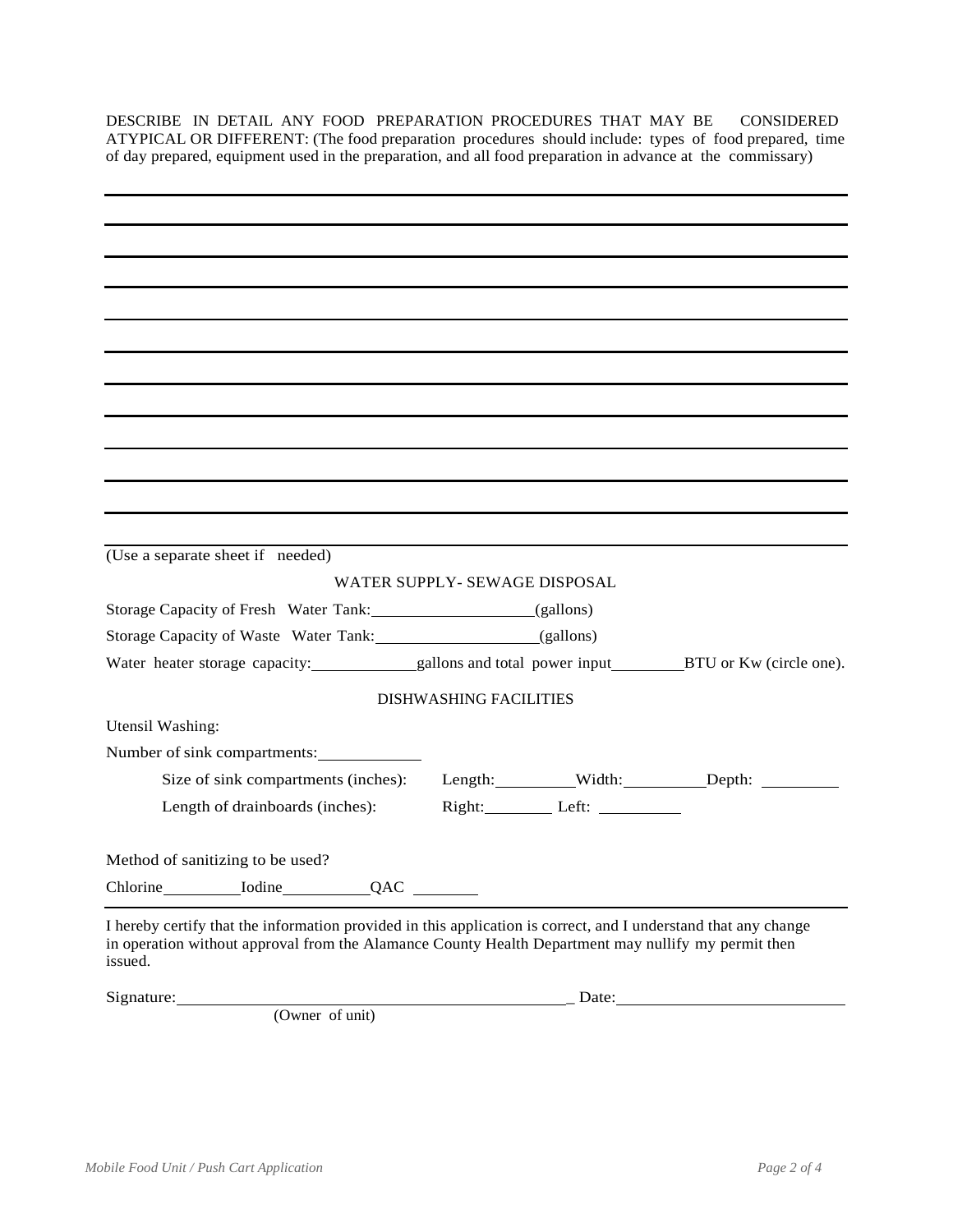## Water and Sewer Services:

- A servicing area shall be provided at the restaurant for the Mobile Food Unit (MFU) and Push Cart (PC). This servicing area must provide a sanitary method of obtaining potable water from an approved water supply. This servicing area must also provide a means by which the wastewater from the MFU can be disposed of in an approved municipal sewer system or a septic tank system that will accommodate the additional water flow without creating a problem for the system.
- The MFU must have a potable water supply that is sufficient for the day's operation. The fresh water storage tank must be designed to accept and store potable water.
- The MFU must have a sewage storage tank that is at least 15% larger than the size of the water supply system on the MFU. All wastewater from the MFU must flow into this sewage tank for storage, transport and disposal in the servicing area at the base restaurant.
- The wastewater tank connection must be lower than and of a different design than the connection for the potable water inlet. The water inlet must be positioned in such a way that it is protected from contamination.
- Toilet facilities are not required on a MFU.

## Hot and Cold Water Supply:

- The MFU must be provided with water that is under pressure and serves all sinks required for this unit.
- Proper air gaps must be provided at all sources of water.
- Hot water under pressure must be provided to each sink required for this MFU. The water heater must be sized to adequately meet the needs of the unit.

## Menu:

 A menu of the foods must be provided with the application. In order to simplify the operation of a MFU/PC, the foods should be purchased in a prepared state so that the handling of foods within the MFU/PC is kept to a minimum.

#### Equipment Layout:

- The placement of the equipment within the MFU should be such that the movement of raw foods does not cross contaminate the foods and ingredients that will not be further cooked.
- Storage shelving will need to be provided to meet the needs of this operation.
- Work aisles should be adequate for movement within this unit.
- Adequate cold and hot holding equipment must be provided in such quantities as determined to be adequate for the menu submitted for consideration.

## Equipment Specifications:

 The equipment for a MFU is to be built in such a way as to meet National Sanitation Foundation Standards. The equipment must be installed to either allow for cleaning or be sealed in an approved manner so that the accumulation of soil, or the harborage of vermin, is not possible.

#### Unit Construction:

 The MFU is to be built to be easy to keep clean. The finishes for the floor, walls and ceiling are to be smooth and non-absorbent. Electrical and plumbing lines will need to be concealed to the greatest extent possible.